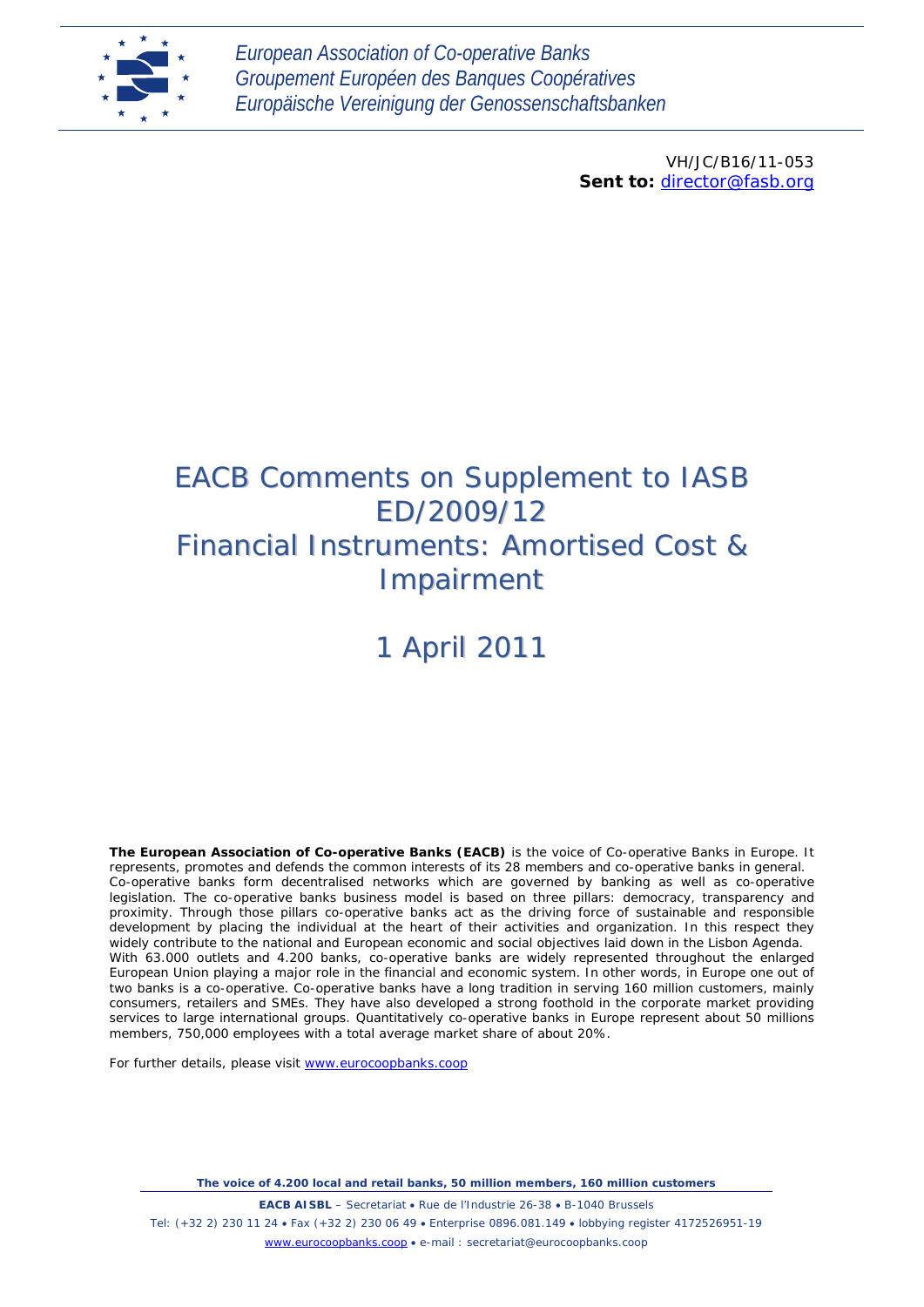

# **Introduction**

The members of the European Association of Cooperative Banks (EACB) are pleased to comment on the Supplement Document to the ED/2009/12 "Financial Instruments: Amortised Cost and Impairment" jointly published by the International Accounting Standards Board (IASB) and the Financial Accounting Standards Board (FASB) in January 2011.

# **Preliminary remarks on consultation process**

EACB members strongly support the effort of the IASB and the FASB to achieve a single set of high-quality global accounting standards. In this respect, convergence of GAAP and IFRS on measuring and recording impairment is crucial. Common impairment standard will be of high quality only if the information provided is understandable and it is operational on all practical levels.

Since the impact of this standard on our members' financial statements will be significant, EACB appreciates that the Boards agreed to take more time to re-deliberate issuing a supplement to the ED.

However, while, we recognise the efforts made in consulting stakeholders, we strongly regret the **inadequate 60 days comment period time** for this consultation regarding the important and complex matter of impairment for banks.

In particular, EACB members would have to perform simulations on their loan portfolios to respond properly, in order to ensure that the proposal could be applied to all financial assets managed in open portfolios, in particular bond portfolios. Therefore, EACB members would appreciate that the Boards provide more time for constituents in the future.

We would like to take this opportunity to recall our plea to give greater consideration to the number of amendments that users and preparers of financial information can reasonably absorb within certain timeframes. Moreover, we believe that the Boards should foreseen sufficient resources to assess the impact of proposals.

It has to be underlined that **banks generally need more time to assess all the massive consequences of the application of the new**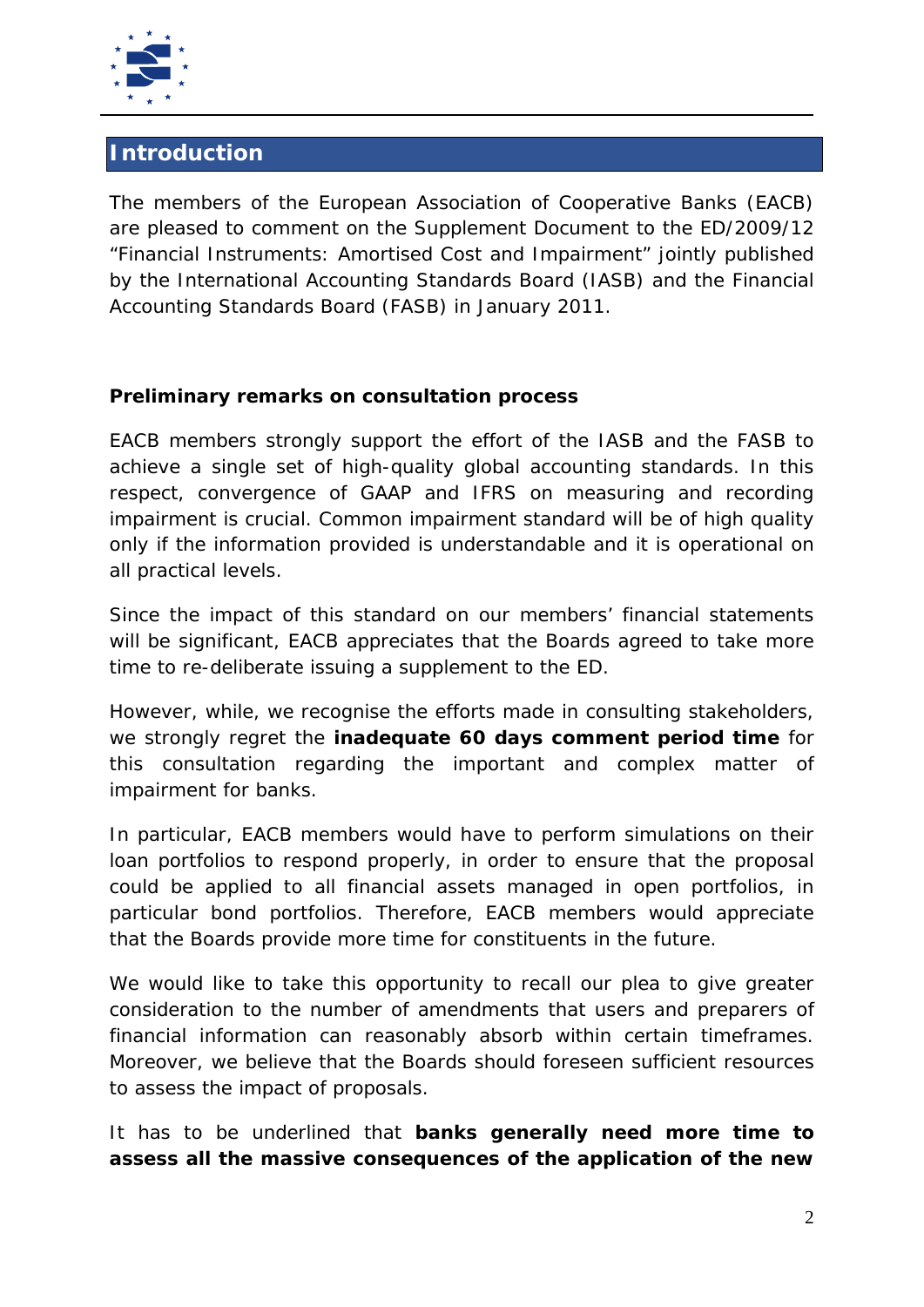

**IFRS 9** from a management perspective as well as regarding the internal processes, IT systems, personal training etc.

# **A simplified expected loss model for open portfolios**

In our comment on the June 2010 IASB's ED *amortised cost and impairment*, EACB expressed its support to an expected loss model providing for the credit risk of financial assets at amortised cost but raised strong concerns regarding the overall complexity of the ED.

We therefore welcome the development of a more operational and simplified expected loss model for open portfolios. In particular, EACB members welcome the following improvements:

- the "**management approach**", which allows a better alignment of the internal credit risk management of the entity regarding the portfolio segmentation;
- The **differentiation between good book and bad book** that would allow our banks to be close to their risk management monitoring;
- The **recognition of expected loss (and changes in estimates) in profit or loss** on a time proportional basis over the life of the portfolio;
- **The decoupled approach** to recognize interest revenue separately from depreciation instead of an integrated EIR; and
- The **flexibility** regarding the use of a discount rate for the good book.

#### **Further improvements needed**

While, the proposed approach in the supplement seems to be generally suitable and equally addresses the November 2009 proposals without its operational drawbacks, it still has some important shortcomings.

#### *Vague concepts that do not allow practical application*

In particular, EACB members do not understand all of the aspects of the proposal. Moreover, we fear that the proposed approach could be applied in our members' organisations consistently. .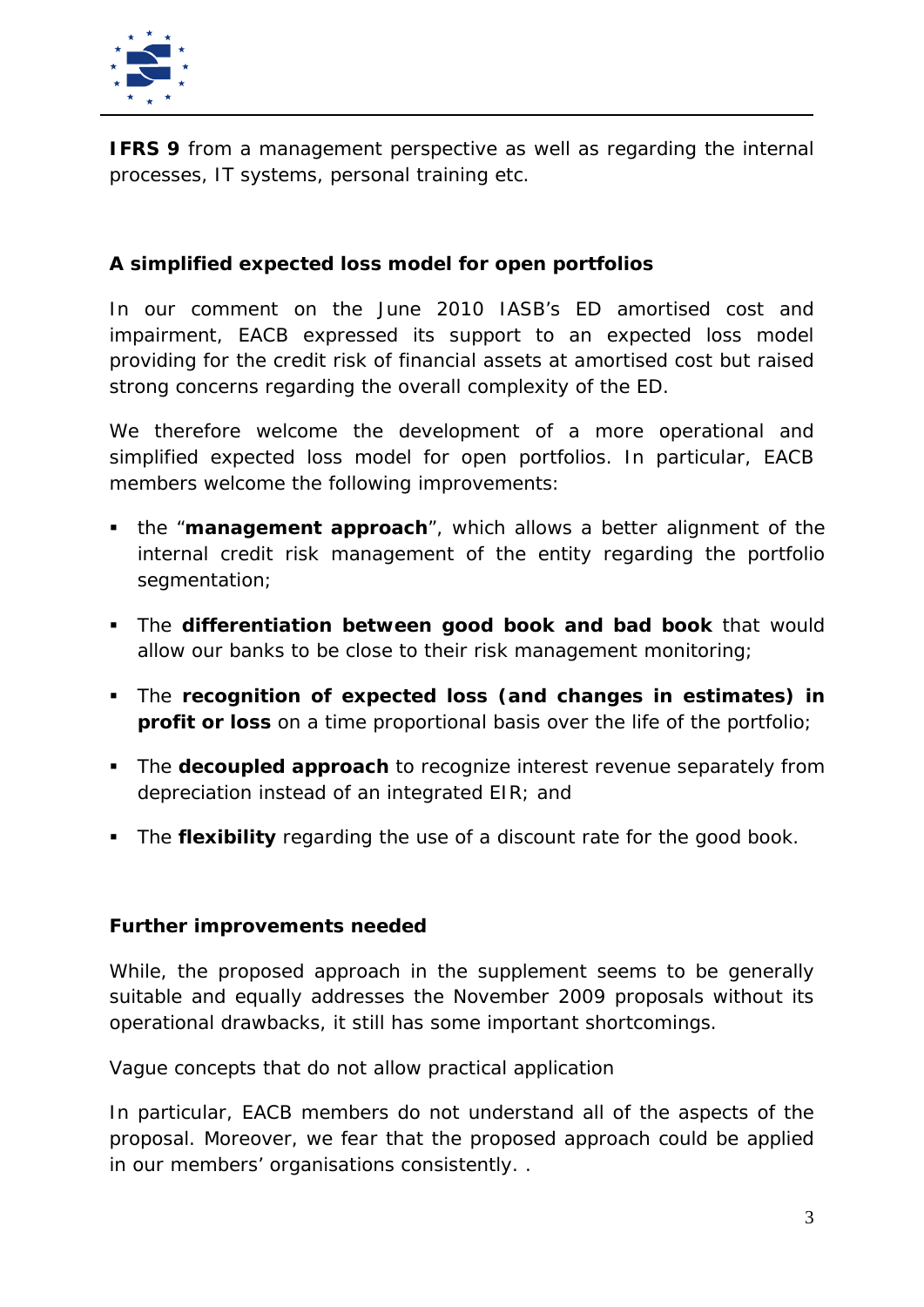

For instance, some major source of concerns, are the calculation of a floor for the good book allowance and the ability to reverse of the good book allowance during an economic downturn.

*Floor & "Foreseeable" future.*

First, EACB members do not understand the rationale sustaining the floor mechanism regarding the conceptual approach of the ED. According to the supplement proposal, the calculation of the floor, would require two calculations of impairment allowance, the time-proportional amount and the "floor amount", which our members find very complicated to implement.

Moreover, our members assess the concept of "foreseeable future" as described in the supplement to be wide and uncertain. Under the proposal, the definition of "the foreseeable future" for the calculation of the floor would be the key factor for the allowance measurement, especially if it is greater than 12 months as expected by the Board (§B16). Indeed, should the floor be reached at the end of each reporting period, which is very likely for short term loans (i.e. consumer loans), the time proportional method would become inadequate. Therefore, this concept of "foreseeable future" driving in most cases the allowance amount and undermining the time-proportional approach, would lead to generalize an approach, which EACB members do not support

Furthermore, under these circumstances, the model would incur a "dayone loss" model, which is not consistent with the recognition of loans at market rate in the financial statement of position, at their initial fair value. The floor, contrary to the time-proportional mechanism, appears to be a buffer with no connection with the recognition on a time basis (as revenue) of the risk premium included in the interest rate.

#### *Reversal of books allowance*

Secondly, according to the supplement document, it seems that the good book allowance would never be reversed during an economic downturn, for a stable good book. As described, allowance transfers between good book and bad book would be only based on the time proportional allowance, then a new estimate is calculated for the good book and additional allowance needed for the bad book is charged to the P&L account. Thus, the allocation mechanism would have a pro-cyclical effect.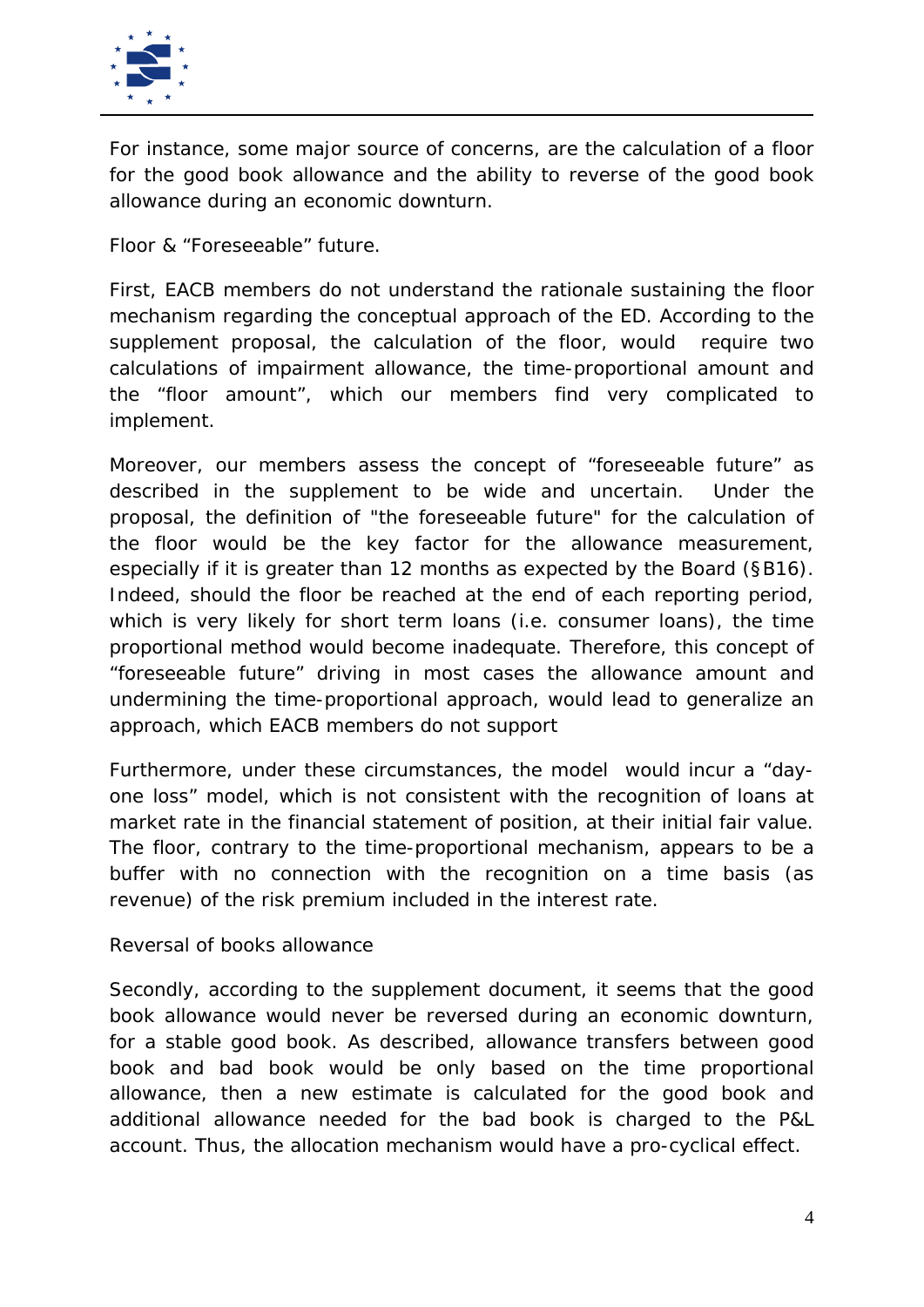

Instead, EACB members consider that the bad book allowance is the appropriate floor for the whole impairment model. We think that the model proposed in the supplement document for open portfolios (without the floor) should be extended to closed portfolios because it would improve the representation of the economic effect of credit risk on financial assets measured at amortised cost (including loan commitment and financial guarantees accounted for under IAS 39).

However, we reiterate that the proposed approach is not appropriate for short term trade receivables for which an incurred loss approach under IAS 39 should be maintained

#### *Disclosures*

It is generally important that any method of determining expected losses has to be based on internal risk management practice.

However, we fear that the additional disclosures required by the proposal seem to be disproportionate. Moreover, we think that disclosures of the supplement should be e carried forward to the IFRS 7 Financial Instruments: *Disclosures.*

#### **Transition period**

The IASB originally proposed a transition period of three years from the current incurred loss impairment method to the expected loss model. In this respect, in our January 2011 comments on the IASB request for views on Effective Dates and Transition Methods, we reiterated that an earlier application of IFRS 9 in 2013 with comparative information for 2012 would not to be realizable from our perspective.

Since, we still strongly believe that the financial sector in Europe will need at least three years time for the implementation of IFRS 9, we would ask to postpone the effective date to 1 January 2015.

Moreover, our members advocate for applying a mechanism similar to the one applied for the transition to IAS 39 for first time adopters in 2005. The opening balance sheet should be restated with a reconciliation schedule between closing and opening balance sheets.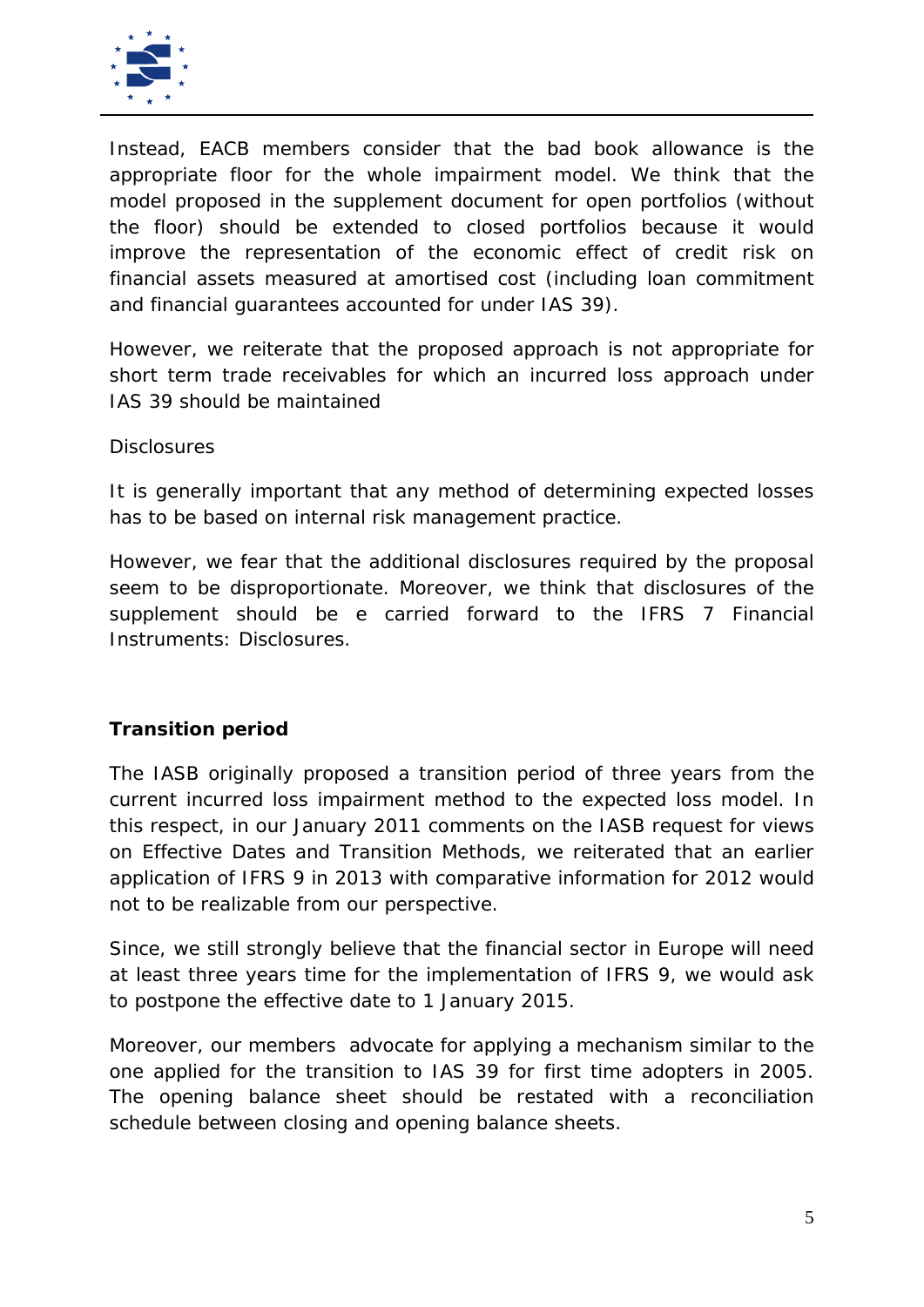

Furthermore, we would like to voice some of our members concerns located in those European countries, which, due to the economic crisis, are facing to some economic difficulties. They ask for bear in mind that increasing the amount of provisions for expected losses during a period of economic depression would represent a huge effort with an enormous impact in the accounts of the financial institutions in these countries, which cannot be compared with the immediate adoption of these measures by financial institutions from countries where the economy is already recovering and getting positive growth rates.

Please find below our detailed comment on the individual questions outlined in the supplement to the Exposure Draft below.

# **Contact:**

Mr. Volker Heegemann, Head of Legal Department [\(v.heegemann@eurocoopbanks.coop\)](mailto:v.heegemann@eurocoopbanks.coop)

Ms. Johanna Cariou, Adviser, Accounting & Audit [\(j.cariou@eurocoopbanks.coop\)](mailto:j.cariou@eurocoopbanks.coop)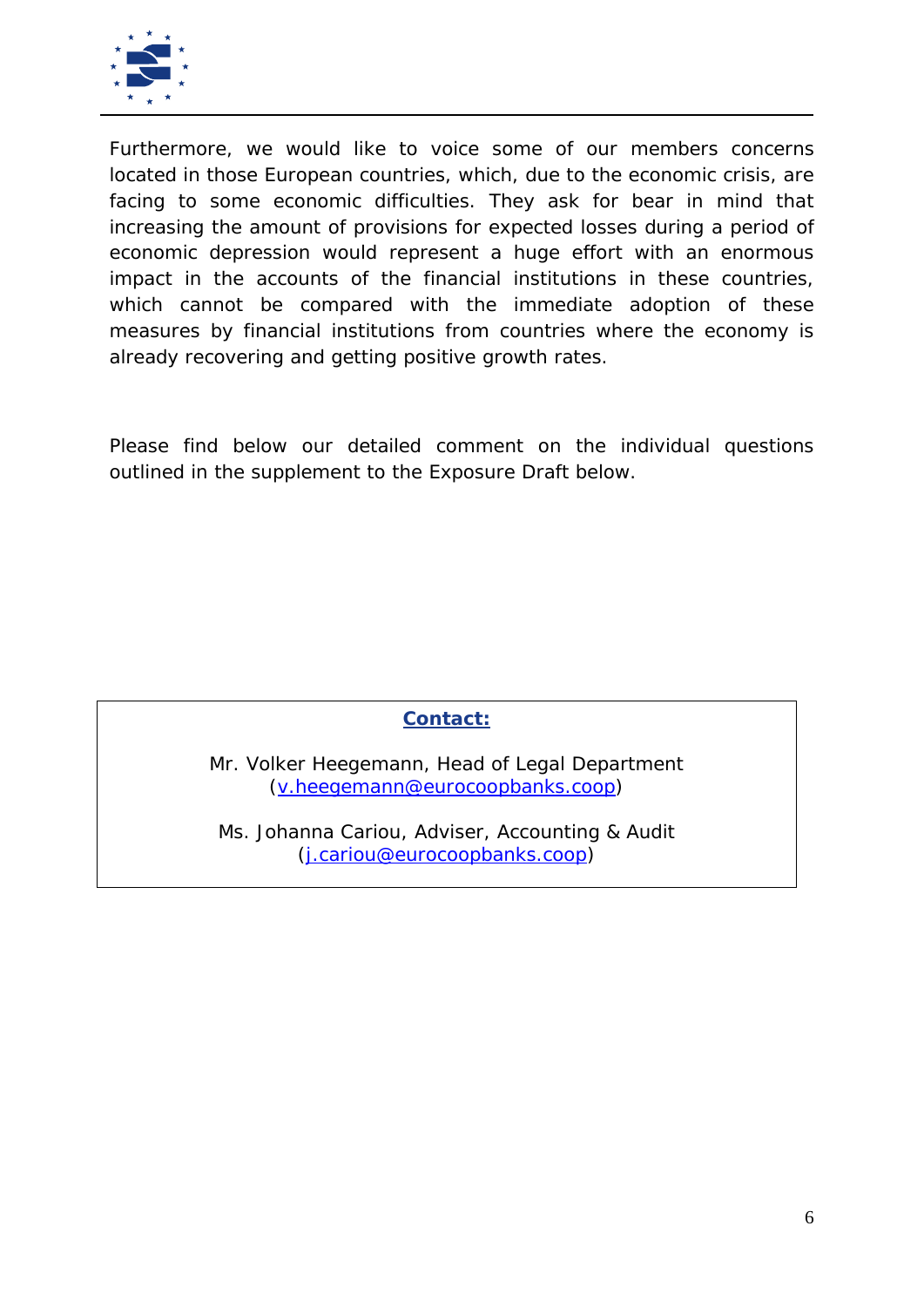

# **EACB responses to the ED questionnaire**

# **General**

#### **Question 1**

**Do you believe the approach for recognition of impairment described in this supplementary document deals with this weakness (ie delayed recognition of expected credit losses)? If not, how do you believe the proposed model should be revised and why?**

EACB members think that the proposed approach in the supplement is generally suitable for recognizing losses earlier in time and thereby addressing in the same way as defined by the November 2009 proposals without its operational drawbacks, the weaknesses of the current incurred loss model.

In particular, the members of the EACB support the followings aspects:

- The better alignment with the internal credit risk management of the entity regarding the portfolio segmentation;
- The recognition of expected loss (and changes in estimates) in profit or loss on a time proportional basis over the life of the portfolio;
- The differentiation between good book and bad book;
- The decoupled approach to recognize interest revenue separately from depreciation instead of an integrated EIR ;
- The flexibility regarding the use of a discount rate for the good book;

However, as expressed under our general comments, EACB members have some severe concerns regarding the calculation of the floor on the good book (please as well our comments under question 9).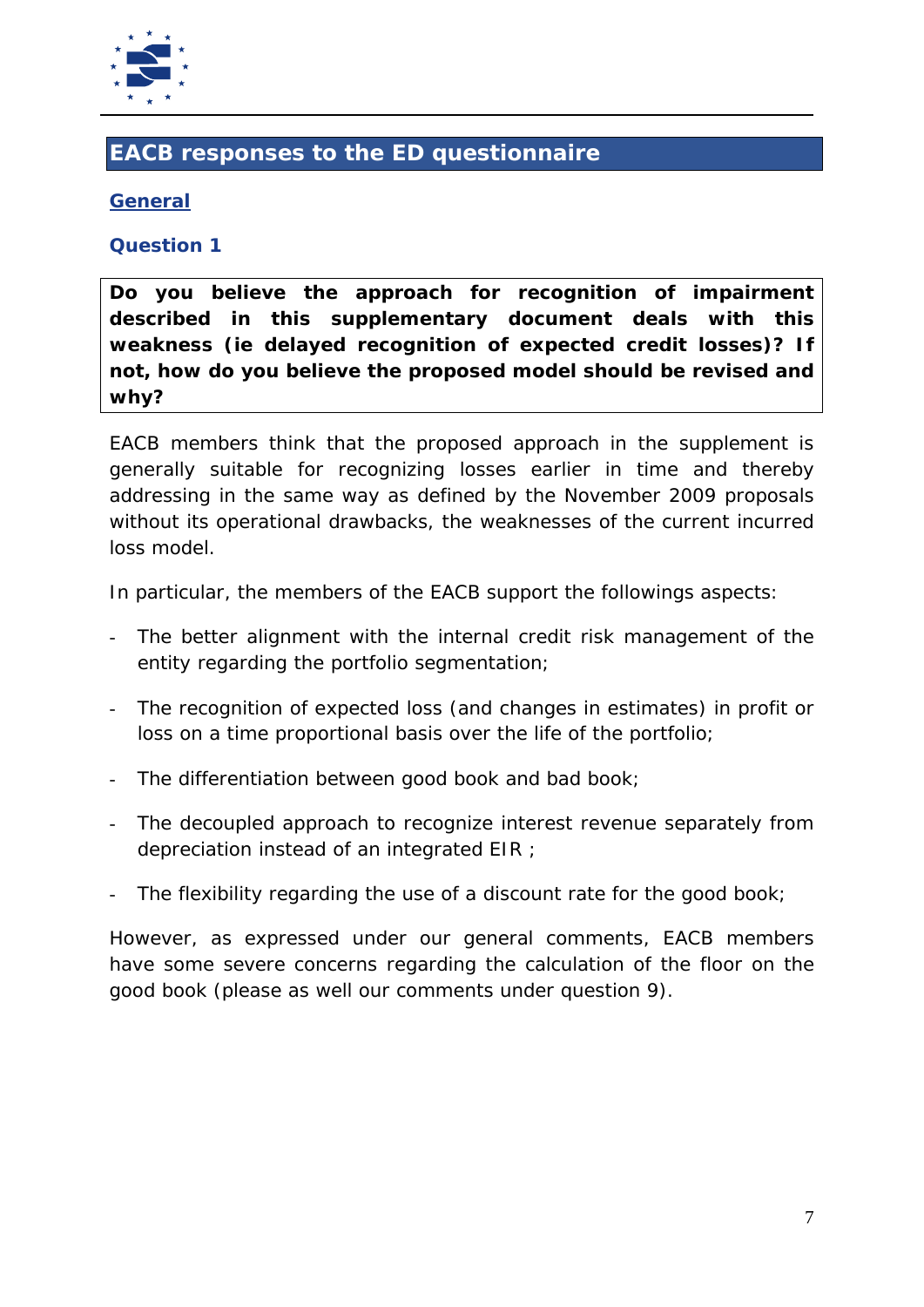

### **Scope- Open portfolios**

### **Question 2**

**Is the impairment model proposed in the supplementary document at least as operational for closed portfolios and other instruments as it is for open portfolios? Why or why not?**

**Although the supplementary document seeks views on whether the proposed approach is suitable for open portfolios, the boards welcome any comments on its suitability for single assets and closed portfolios and also comments on how important it is to have a single impairment approach for all relevant financial assets.**

The members of the EACB believe that the model proposed in the supplement is more operational for open portfolios than the original impairment model proposed in the ED/2009/12.

Moreover, as we support a consistent impairment model for all financial assets carried at amortised cost, we consider that a new approach for the impairment of financial assets should be applicable for both open and closed portfolios.

The expected cash flow approach as proposed in the ED/2009/12 has proved to be not operational for open portfolios, because the ongoing entry and outflow of assets does (other than in the case of a closed portfolio) not allow a comparison on a static basis. This weakness would be removed by the approach proposed in the supplement document. Therefore, EACB members consider that the supplement approach should be extend to closed portfolios as well.

In general we think that the scope exemption of short-term assets should be clarified to include also for example short-term credit card receivables, which are non-interest bearing.

EACB members consider that single assets within good book should not be excluded from the Expected Loss model. We think that flexibility should at least be maintained, to reflect the risk management policy if needed.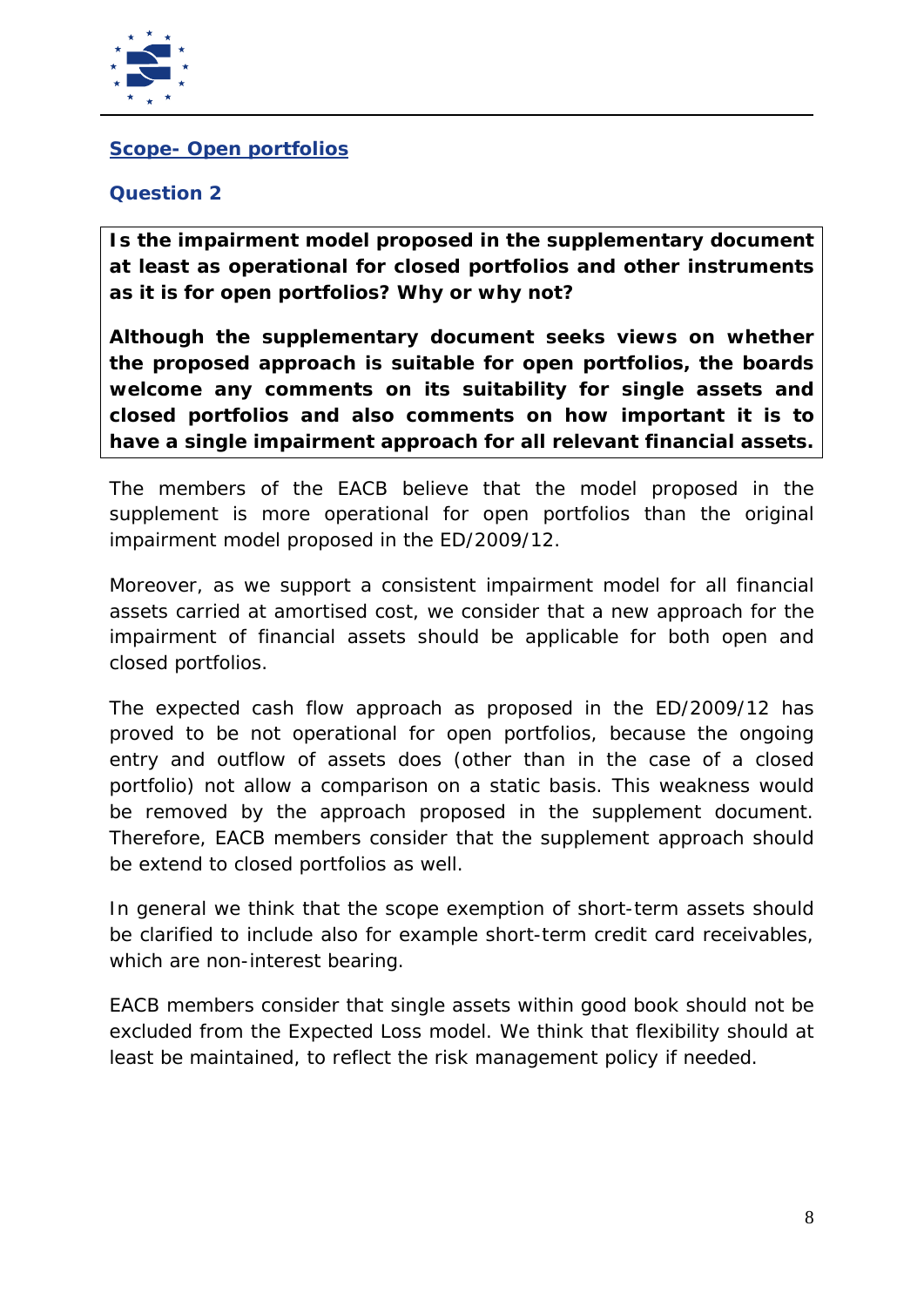

# **Differentiation of credit loss recognition**

#### **Question 3**

**Do you agree that for financial assets in the 'good book' it is appropriate to recognise the impairment allowance using the approach described above? Why, or why not?**

#### **Question 4**

**Would the proposed approach to determining the impairment allowance on a time-proportional basis be operational? Why, or why not?**

#### **Question 5**

**Would the proposed approach provide information that is useful for decision-making? If not, how would you modify the proposal?**

The members of the EACB agree that the financial assets should be differentiated between the "good book" and "bad book" based on credit risk management criteria. In general, we consider the proposed approach is far more operational than the initial approach and we therefore welcome the IASB's decision to adopt a "decoupled" approach instead of an integrated EIR approach. In particular, we think that a time-proportionate recognition of expected losses is appropriate for financial assets in the good book.

EACB members support the efforts of the IASB to develop an operable and simplified model remaining compatible with the principles underlying an expected losses approach (i.e. to improve the representation of the economic effect of credit risk on revenues generated over the life of a financial asset measured at amortised cost). However, we would prefer IASB original time-proportional approach for the loss allowance for the "good book" without the foreseeable future floor.

In fact, our members strongly believe that the floor mechanism, leads to day-one loss recognition and is not consistent with the economics of loan origination mentioned above. We consider that the bad book mechanism is the appropriate floor to deal with the issue on portfolios with front-loaded loss emergence patterns, thus the floor mechanism is not necessary. Otherwise entities are required to carry out two expected loss calculations in order to determine the higher amount, which would create additional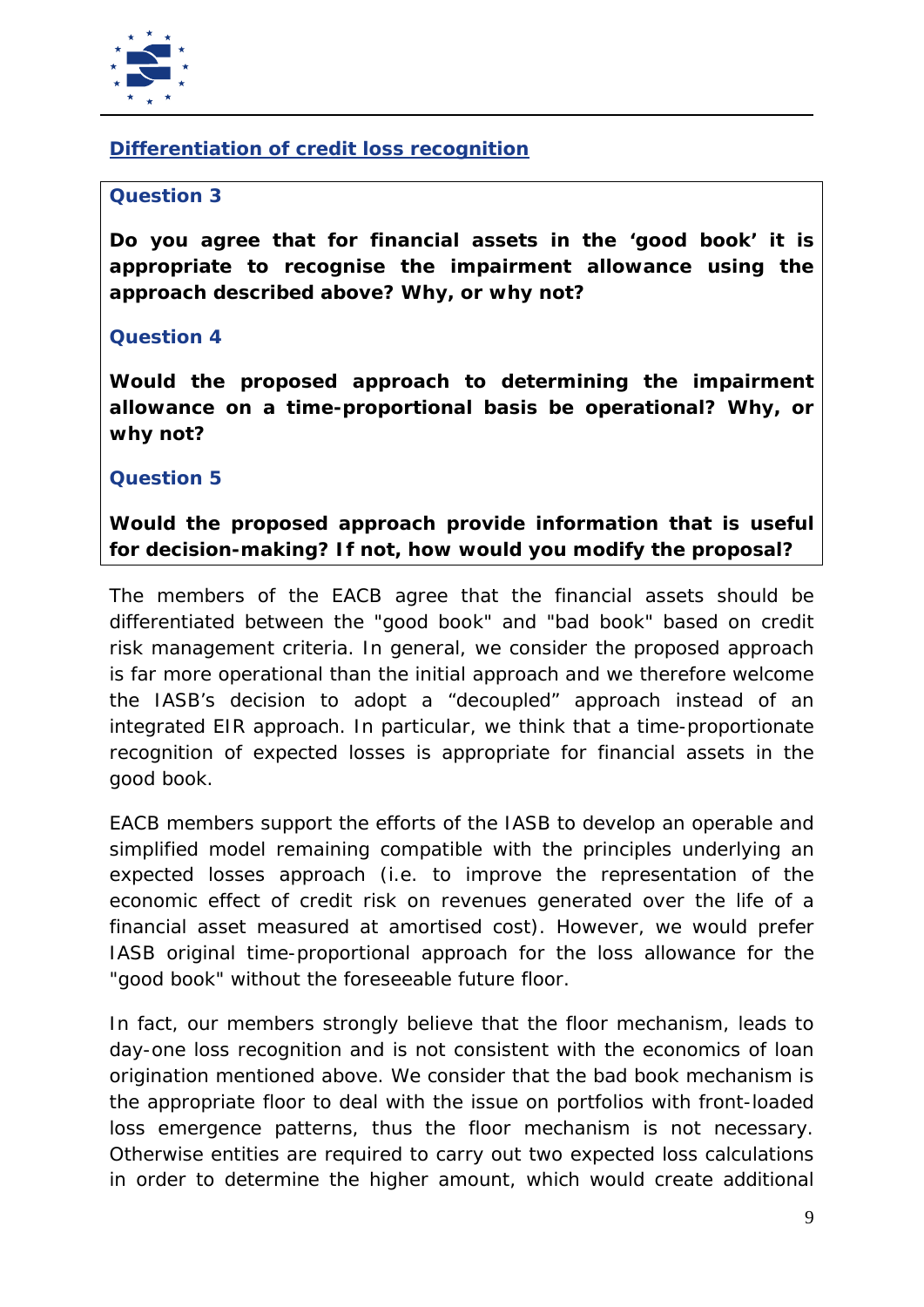

operational burden and complexity without clear benefits. We also question the need of the floor for the "good book" because all expected losses for bad loans are recognised immediately. We recognise that creating loss estimates involve judgement but entity's own credit risk management criteria should be sufficient to ensure the adequacy of the allowance provision.

We agree that there should be an option to use either a straight-line approach (discounted or undiscounted) or an annuity approach for allocation of the expected losses. This would ease the operational application of the proposals. We agree that when the asset is transferred to the "bad book" the entire amount of the related expected loss should be recognised in proportion immediately. Moreover, we consider necessary to be able to use internal models of risk management when measuring expected losses; especially parameters of calculating expected losses under Basel II such as PD, LGD and EAD. Among other things, the challenge when implementing the new approach will be to adjust the Basel II approach, which is based on a one-year cycle, in order to consider the full life - time of the portfolio. Especially, in case historic data for the estimate of the probability of credit events are missing, new methods have to be developed, to enable computer systems to produce the information required.

Finally, EACB member consider that the proposed approach would provide useful information since it properly reflects the economics of credit activity. We regard information about determining the risk allowance as important, since risk allowance policy constitutes an essential element of financial management. The proposed approach through the time proportional mechanism (excepted the floor mechanism) will be able to reflect the inherent credit risk of debt instruments in a timely manner by reserving the risk premiums covering credit losses as they are earned (i.e. on an accrued basis). If loans are priced according to market conditions, the risk premiums included in the contractual interest rate is calibrated to cover future credit losses and there is no reason to recognise in net income a credit loss at inception as required by the floor mechanism. In addition, we consider that the principle underlying the differentiation between the good book and the bad book is also useful for decisionmaking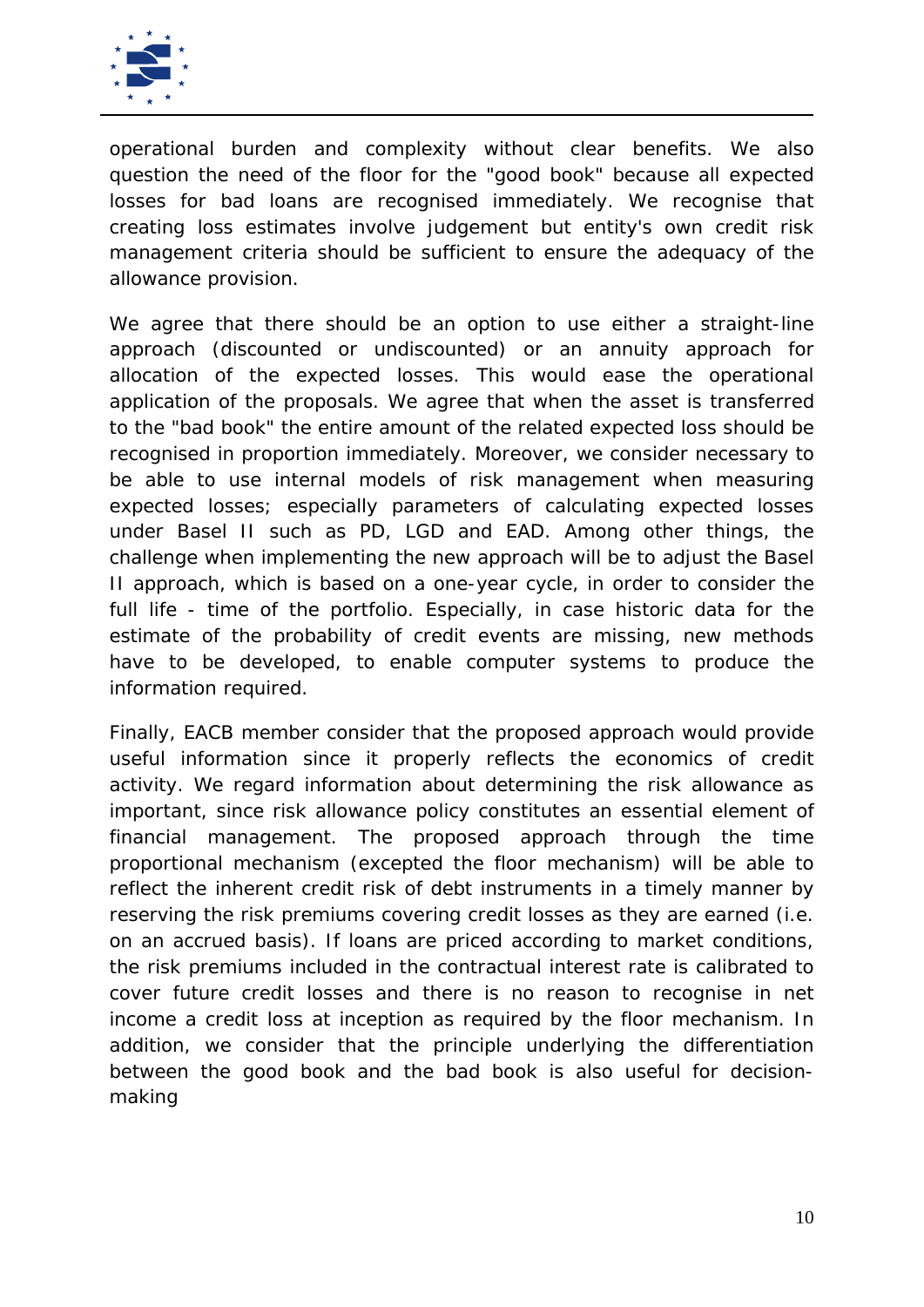

# **Question 6**

**Is the requirement to differentiate between the two groups (ie 'good book' and 'bad book') for the purpose of determining the impairment allowance clearly described? If not, how could it be described more clearly?**

# **Question 7**

**Is the requirement to differentiate between the two groups (ie 'good book' and 'bad book') for the purpose of determining the impairment allowance operational and/or auditable? If not, how could it be made more operational and/or auditable?**

# **Question 8**

**Do you agree with that proposed requirement to differentiate between the two groups (ie 'good book' and 'bad book') for the purpose of determining the impairment allowance? If not, what requirement would you propose and why?**

EACB members believe that the entity's credit-risk management criteria are sufficient to differentiate between the assets from the "good book" and the "bad book". In addition, we note that the distinction between the "good book" and the "bad book" is clearly described in the supplement and generally consistent with our members' credit risk management.

We believe that the requirement to differentiate between the "good book" and "bad book" for determining the impairment allowance could be operational and auditable even though it involves judgement. We are also of the opinion that the differentiation is practicable, because it is based on entity-specific internal risk management practices.

# **Minimum impairment allowance amount**

#### **Question 9**

**The boards are seeking comment with respect to the minimum allowance amount (floor) that would be required under this model. Specifically, on the following issues:**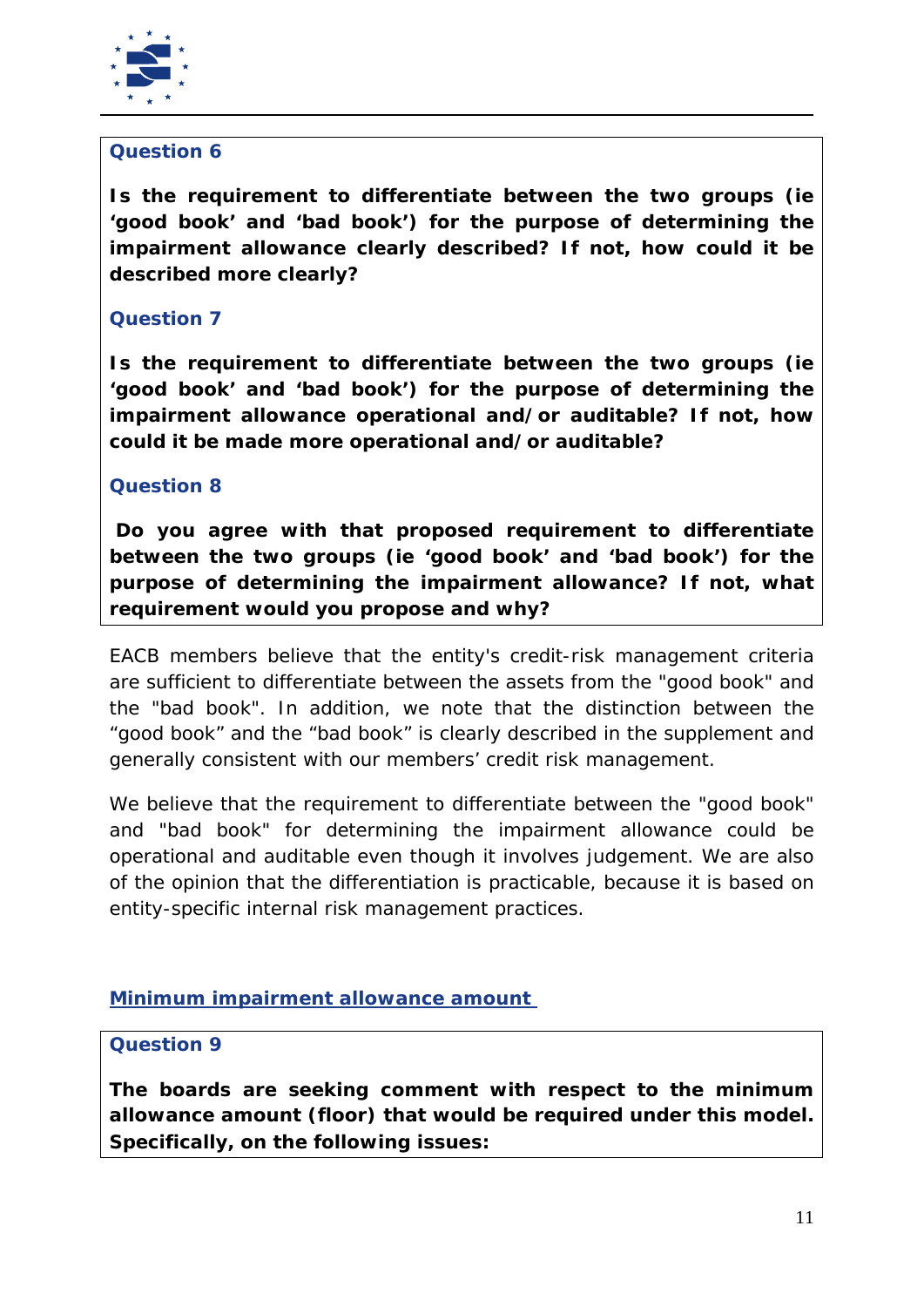

- **a. Do you agree with the proposal to require a floor for the impairment allowance related to the 'good book'? Why or why not?**
- **b. Alternatively, do you believe that an entity should be required to invoke a floor for the impairment allowance amount related to the 'good book' only in circumstances in which there is evidence of an early loss pattern?**
- **c. If you agree with a proposed minimum allowance amount, do you further agree that it should be determined on the basis of losses expected to occur within the foreseeable future (and no less than twelve months)? Why or why not? If you disagree, how would you prefer the minimum allowance to be determined and why?**
- **d. For the foreseeable future, would the period considered in developing the expected loss estimate change on the basis of changes in economic conditions?**
- **e. Do you believe that the foreseeable future period (for purposes of a credit impairment model) is typically a period greater than twelve months? Why or why not? Please provide data to support your response, including details of particular portfolios for which you believe this will be the case.**
- **f. If you agree that the foreseeable future is typically a period greater than twelve months, in order to facilitate comparability, do you believe that a 'ceiling' should be established for determining the amount of credit impairment to be recognised under the 'floor' requirement (for example, no more than three years after an entity's reporting date)? If so, please provide data and/or reasons to support your response.**
- a. As commented to question 3, our members disagree with the floor proposed for the impairment on the good book. We don't understand the rationale sustaining the floor mechanism regarding the conceptual approach of the ED. Recognising a credit loss at inception (a day one loss) is not consistent with the recognition of loans (at market rate) in the financial statement of position at their initial fair value. Furthermore, it requires in practice two calculations for the impairment allowance. Therefore, we consider that the bad book specific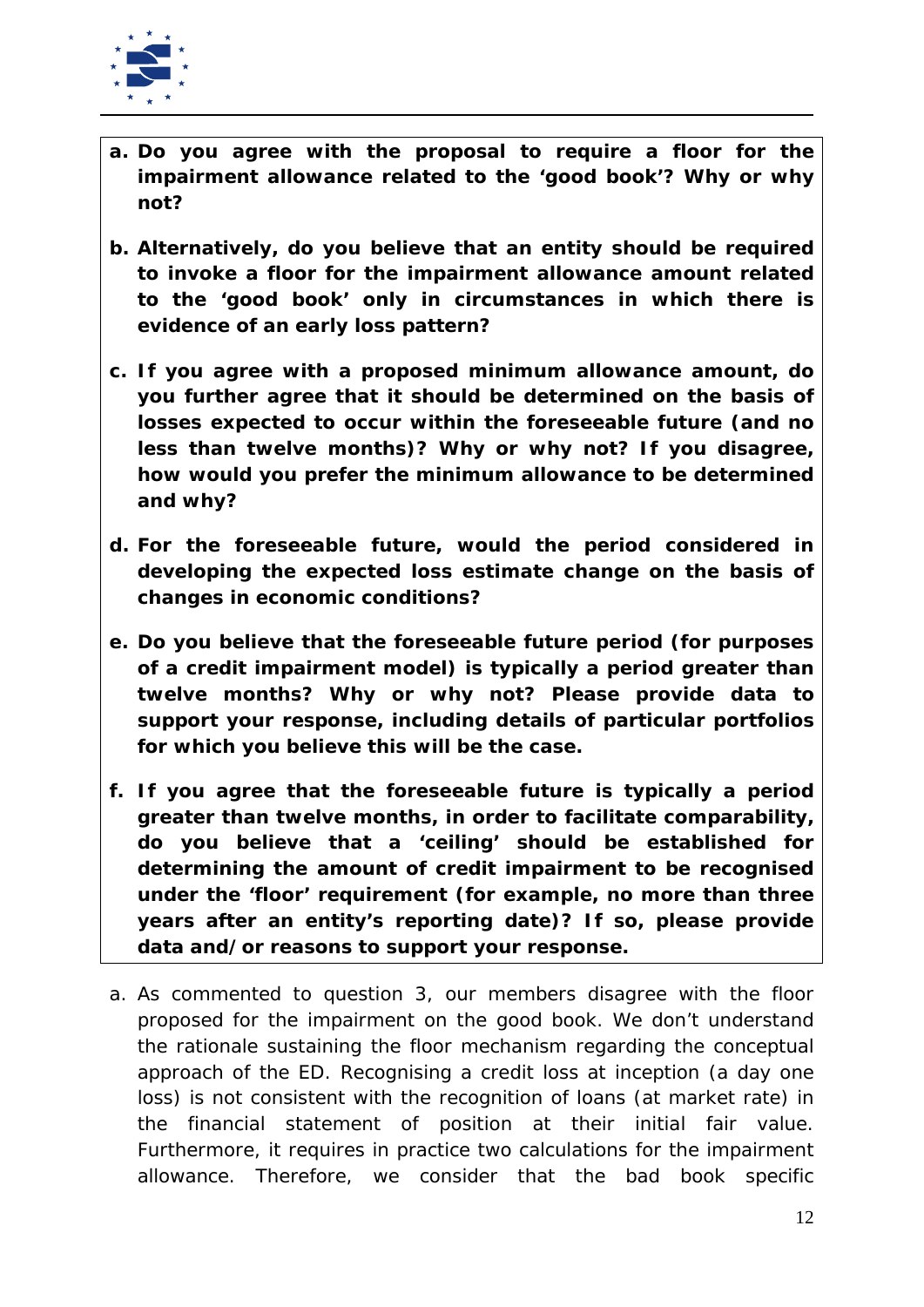

impairment method would be the appropriate floor of the whole impairment model. There is no need for a second floor mechanism on the good book that in practice may undermine the time-proportional approach (see Q10).

- b. As an alternative to the proposed floor, the 9b proposal could be further explored by the Board even though we consider that the good book/bad book concept will address circumstances in which there is evidence of an early loss pattern.
- c. One more reason why we disagree with the proposed floor mechanism: we consider that the calculation of the floor is not accurate enough, since the concept of "foreseeable future" is unclear and the judgement involved reduces comparability.
- d. The concept of a floor may also cause additional volatility, because the predictability of expected credit losses depends on estimates about market conditions. In fact, during the financial crisis entities experienced difficulties in making long-term projections due to increased uncertainty. Therefore, we believe that the period considered in developing the expected loss estimate should change on the basis of changes in economic conditions. And we consider that the good book/bad book concept would address such circumstances
- e. We believe that foreseeable future for credit impairment purposes may vary between different portfolios.
- f. We do not support establishment of the floor nor the ceiling due to increased complexity and additional expected loss calculations. In addition, we believe that this increases operational challenges and system requirements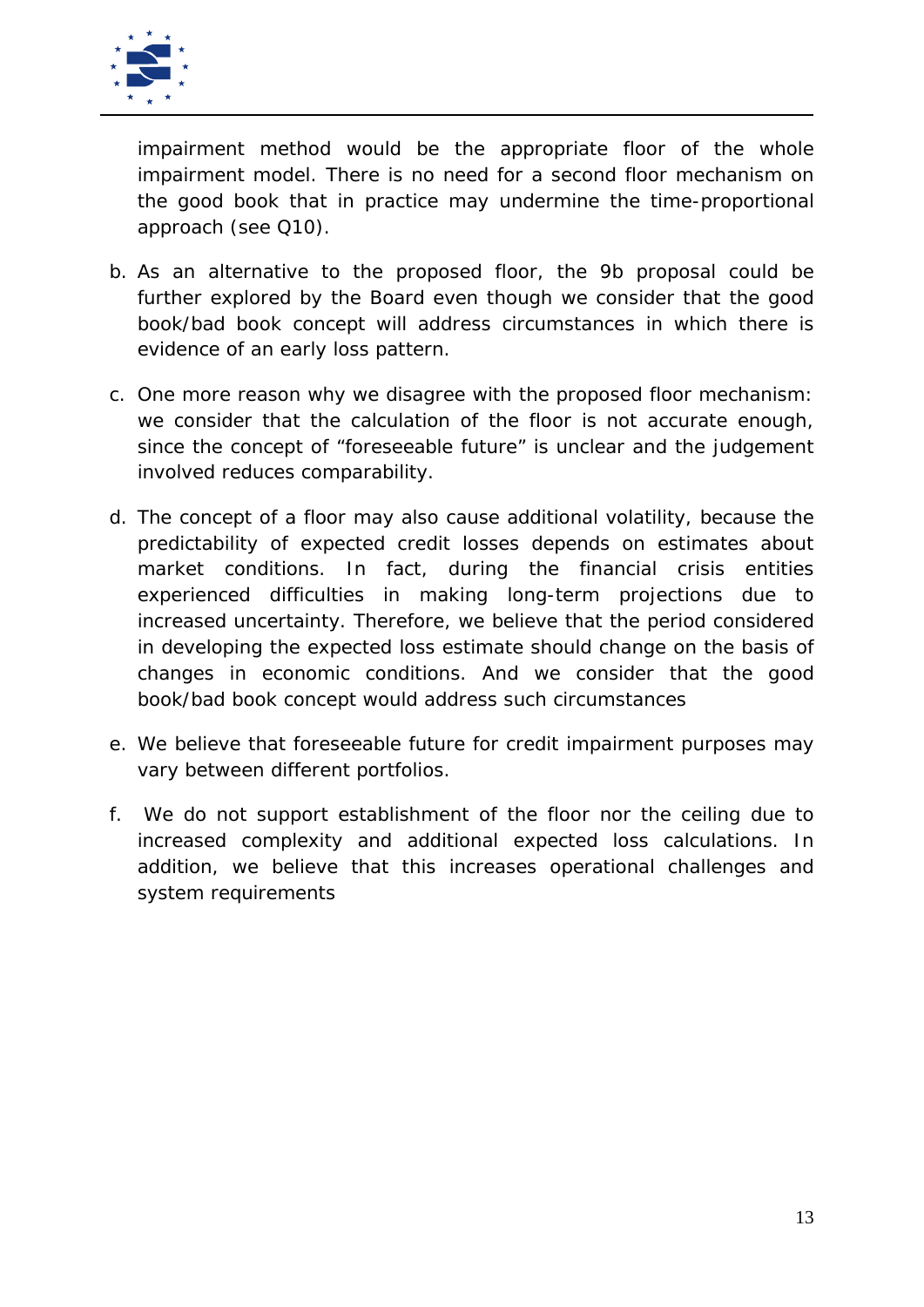

# **Question 10**

**Do you believe that the floor will typically be equal to or higher than the amount calculated in accordance with paragraph 2.1(a)(i)? Please provide data and/or reasons to support your response, including details of particular portfolios for which you believe this will be the case.**

First of all, we would like to stress that in order to answer this question exactly a typical test scenario would have to be calculated.

However, we would expect that an entity's credit-risk management systems would capture bad loans from the good book on a timely basis and transfer those loans from the good book to the bad book. Therefore, we would assume that it would be an exception, if the floor will be higher than the time-proportional amount. Moreover, since we consider that the time-proportional approach is more economical than the immediate recognition approach (through the floor mechanism), we are concerned that it may not be often applied in practice. The floor, as currently proposed, could lead to generalize an approach which is not appropriate (see also our answers to Q3 and Q9).

Thus, EACB members generally do not support an impairment model with a floor.

# **Flexibility related to using discounted amounts**

**Question 11**

**The boards are seeking comment with respect to the flexibility related to using discounted amounts. Specifically, on the following issues:**

- **a. Do you agree with the flexibility permitted to use either a discounted or undiscounted estimate when applying the approach described in paragraph B8(a)? Why or why not?**
- **b. Do you agree with permitting flexibility in the selection of a discount rate when using a discounted expected loss amount? Why or why not?**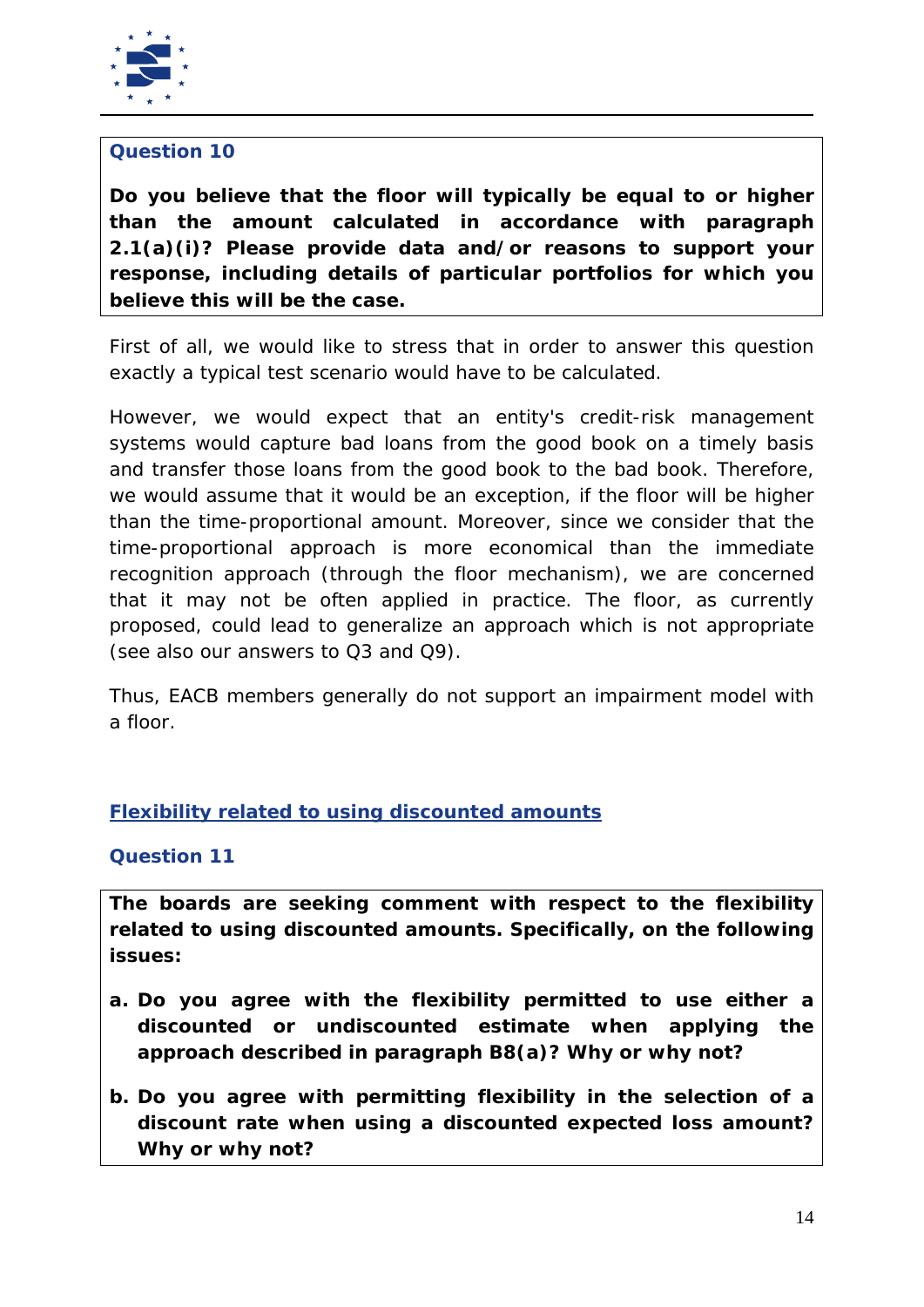

- a. EACB members agree that the entities should be allowed to use either discounted or undiscounted amounts depending which one is operationally applicable.
- b. We agree that flexibility regarding the use and the selection of a discount rate should be maintained.

# **Approaches developed by the IASB and FASB separately**

#### **Question 12**

**Would you prefer the IASB approach for open portfolios of financial assets measured at amortised cost to the common proposal in this document? Why or why not? If you would not prefer this specific IASB approach, do you prefer the general concept of the IASB approach (ie to recognise expected credit losses over the life of the assets)? Why or why not?**

Since the members of the EACB do not approve the introduction of a floor (see our answer to question 9), we would prefer the original IASB approach for open portfolios. Moreover, we also welcome the introduction of a partial catch-up approach.

The original IASB approach recognises expected credit losses over the life of the assets based on the separate allocation of interest revenues and expected credit losses. In practice, it would solve the current timing mismatch between the recognition (as revenue) of the credit risk premium included in the interest charged to the borrower and the recognition of the related credit losses. This explains notably our disagreement on the minimum allowance amount (see Q9).

#### **Question 13**

**Would you prefer the FASB approach for assets in the scope of this document to the common proposal in this document? Why or why not? If you would not prefer this specific FASB approach, do you prefer the general concept of this FASB approach (i.e. to recognise currently credit losses expected to occur in the foreseeable future at or after the first reporting date after initial recognition of the financial assets)? Why or why not?**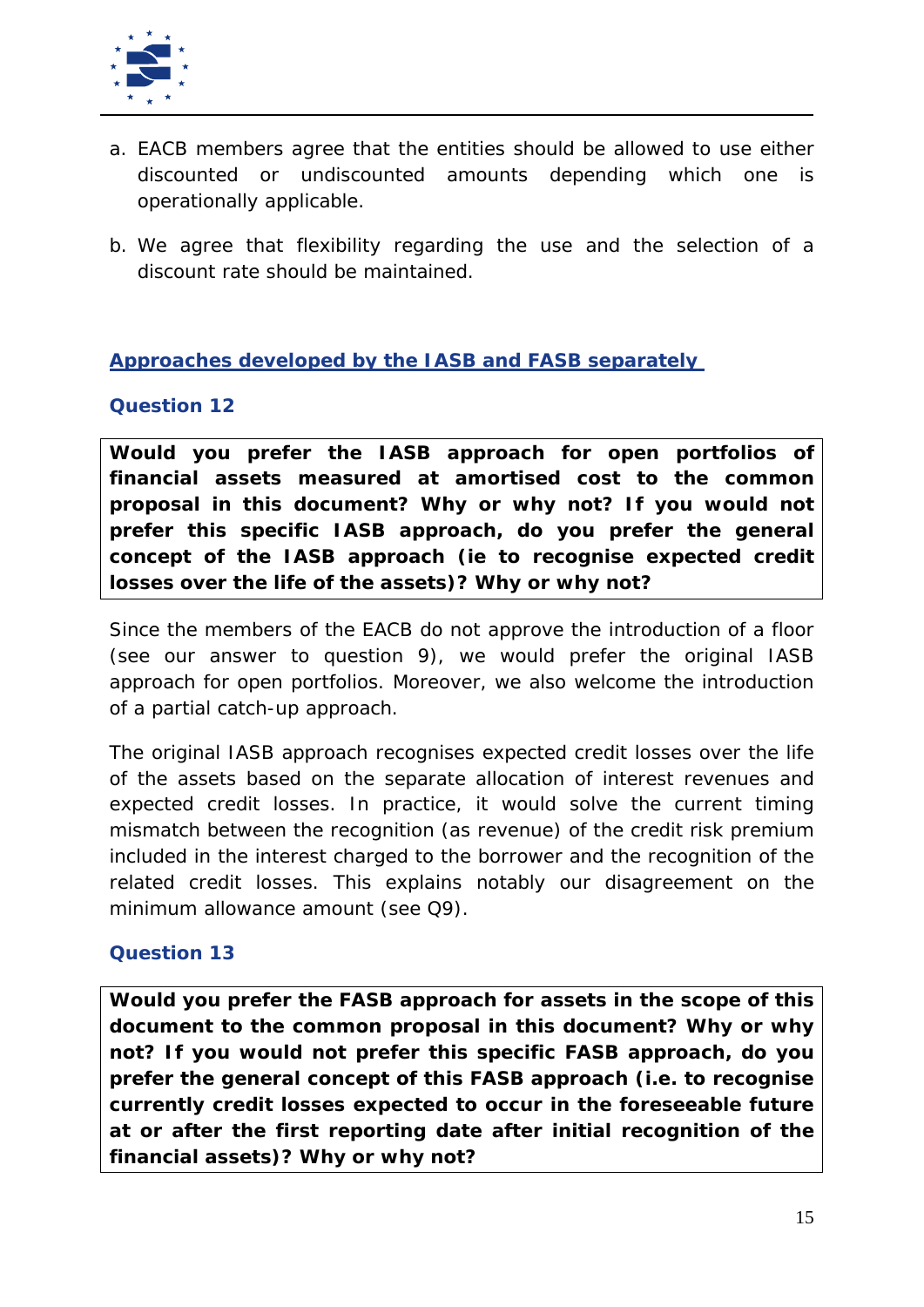

EACB members generally consider that the FASB approach to recognise expected credit losses for the foreseeable future in the first reporting period, does not meet the economic conditions of credit transactions and the link between expected losses and the pricing of credit transactions. In particular, it is not clear how the concept of foreseeable future would be defined. E.g. it might depend on how reliable market conditions are estimated by an entity. In this respect we fear that a lack of comparability and a lot of volatility would follow.

Moreover, as explained in our answer to Q10, we expect that the floor mechanism would lead in many cases to apply only the FASB specific approach. The FASB approach would require recognizing losses in the first period of reporting which is inconsistent with the timing recognition of the credit risk premium as revenue. As mentioned in our answer on Q12, EACB members rather prefer the IASB specific approach, which is more economical (see Q12).

Therefore, EACB members do not support the FASB approach.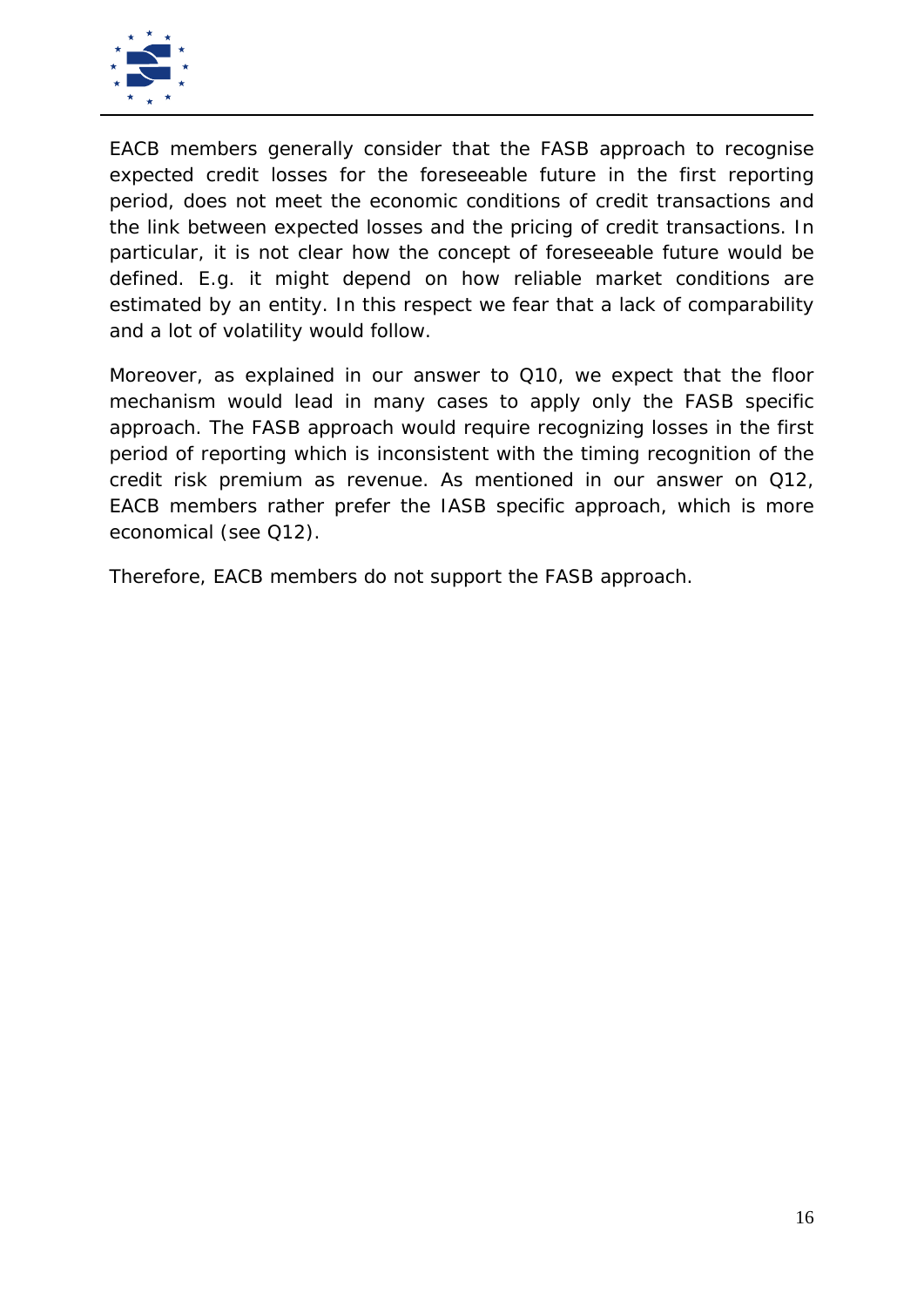

# *IASB only Appendix Z*

# **Impairment of financial assets**

#### **Question 14Z**

**Do you agree that the determination of the effective interest rate should be separate from the consideration of expected losses, as opposed to the original IASB proposal, which incorporated expected credit losses in the calculation of the effective interest rate? Why or why not?**

EACB members agree with the proposed expected cash flow model which is based on separate allocation (decoupling) of interest revenues allocated using EIR as currently defined in IAS 39 and expected credit losses as it is simplified and operationally more feasible. In fact, we consider separate calculation of both components as absolutely necessary, since a linkage between expected losses and effective interest rates could not be implemented because of the differing databases concerned. Therefore, decoupling, as proposed by the supplement document, constitutes a major simplification compared to the approach contained in the original exposure draft.

# **Scope – Loan commitments and financial guarantee contracts**

#### **Question 15Z**

**Should all loan commitments that are not accounted for at fair value through profit or loss (whether within the scope of IAS 39 and IFRS 9 or IAS 37) be subject to the impairment requirements proposed in the supplementary document? Why or why not?**

Generally, for risk management purposes, EACB members all consider that the risk from loans should be managed on the same basis.

However, on this issue, EACB members have different views. Some members agree that, under the proposed approach, loans and loan commitments should have the same impairment treatment based on expected losses. Others think that it is appropriate to carry forward the existing rules.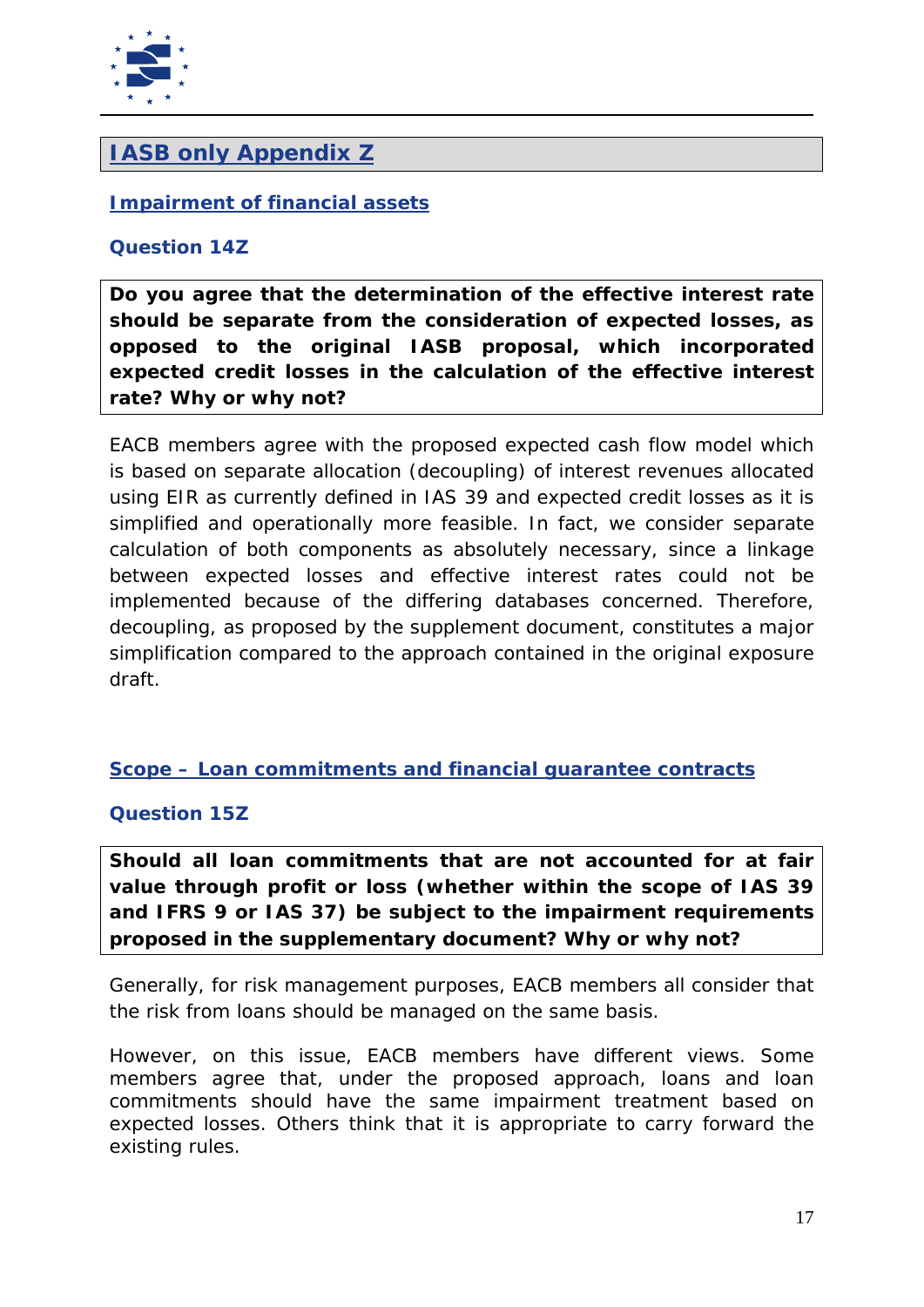

# **Question 16Z**

# **Would the proposed requirements be operational if applied to loan commitments and financial guarantee contracts? Why or why not?**

EACB members agreed that for risk management purposes, the same impairment model should be applied for financial guarantees and for loans and loan commitments. However, EACB members have different views (see our response to question 15) whether it should be subject to the impairment requirements proposed in the supplementary document, or whether the rules under the current regime for financial guarantees should be carried forward to IFRS 9.

# **Presentation (paragraph Z5)**

#### **Question 17Z**

**Do you agree with the proposed presentation requirements? If not, what presentation would you prefer instead and why**?

EACB members agree with the new presentation proposal that includes only two line items in the statement of comprehensive income i.e. gross interest revenue and impairment.

#### **Disclosure (paragraphs Z6–Z15)**

#### **Question 18Z**

**(a) Do you agree with the proposed disclosure requirements? If not, which disclosure requirements do you disagree with and why?**

**(b) What other disclosures would you prefer (whether in addition to or instead of the proposed disclosures) for the proposed impairment model and why?**

As long as the Basel Committee Approach towards impairment that banks must use for risk management purposes may be also used for reporting according to ED/2010/12, EACB members generally agree with the disclosure requirements except for the disclosures relating to the minimum allowance amount.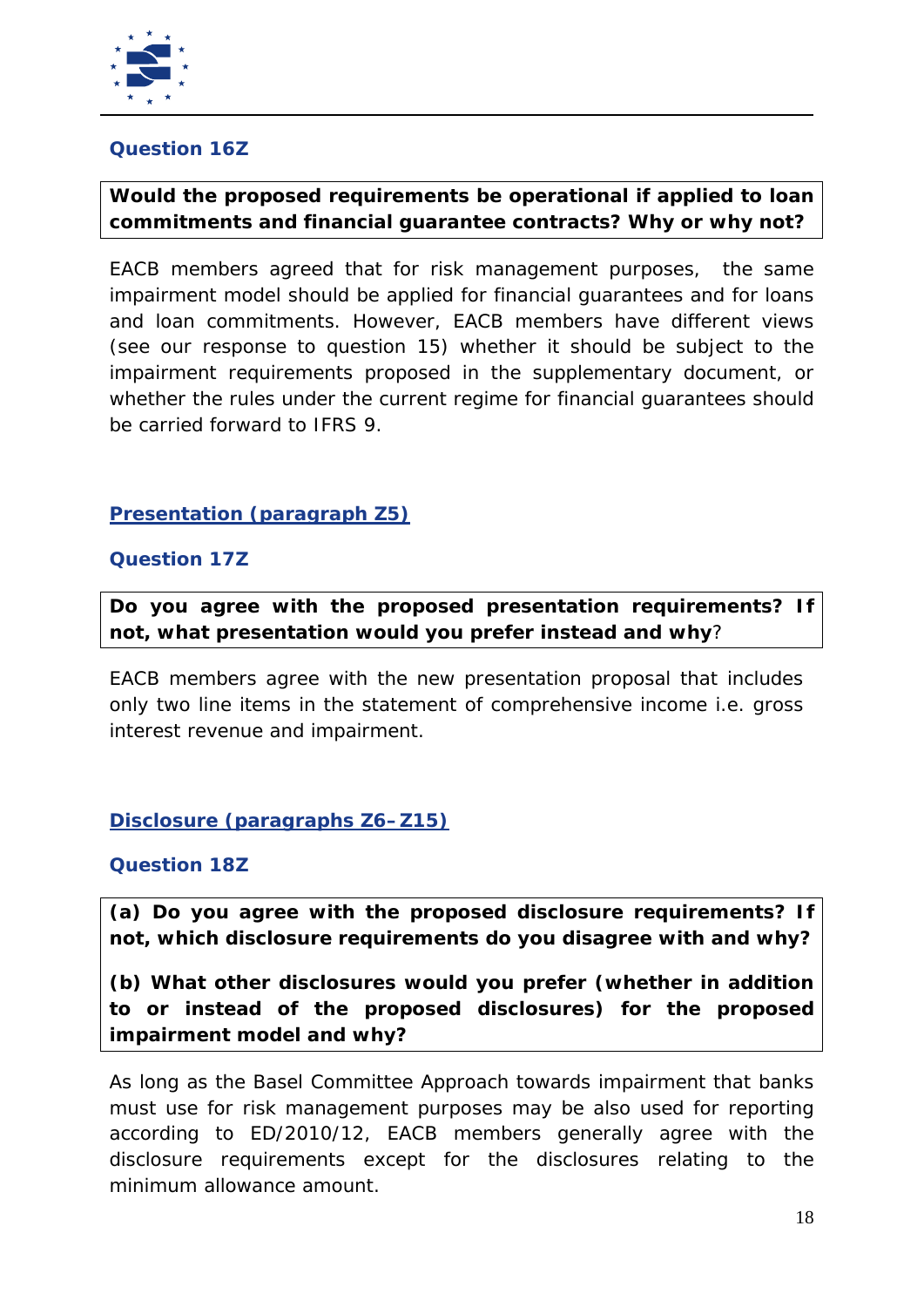

However, should the IASB impose a method to calculate expected losses, which differs materially from the Basel approach, EACB members would like to stress the following remarks:

i. General considerations when implementing a method to determine expected losses which differs from internal risk management practice

EACB members generally criticize a method of determining expected losses, which is not based on internal risk management practice. We think that such a method would cause quantitative disclosures to be not adequately in accordance with internal risk management practice.

The supplement would, required quantitative disclosures, which are based on the IASB's specific expected loss approach, (see Z7, Z8). However, there is a reference to the internal risk management approach. Paragraph Z6 provides an example of the formation of classes, which is in analogy to IFRS 7.6. Information, which would have to be provided in this case, would be only available to internal risk management. Therefore, this information could not be derived from the balance sheet directly.

Beyond that, Z14 and BZ20 require disclosures, which are based on regulatory information. The notions of "exposure at default" and "loss given default", which are relevant in that respect, are also available to internal risk management, but cannot be derived from the balance sheet as well.

Therefore, when implementing an approach that would be based on a model differing from internal risk management requirements, the aim of disclosing decision-useful information would not be met.

Moreover, quantitative information, which is produced for external accounting purposes only under the IASB's model, would be reported sideby-side with differing information based on internal risk management (see Z13 and Z15, BCZ100 and BCZ102).

Thus, EACB members fear that whether all information disclosed would be based on internal risk management only, disclosure would be misleading.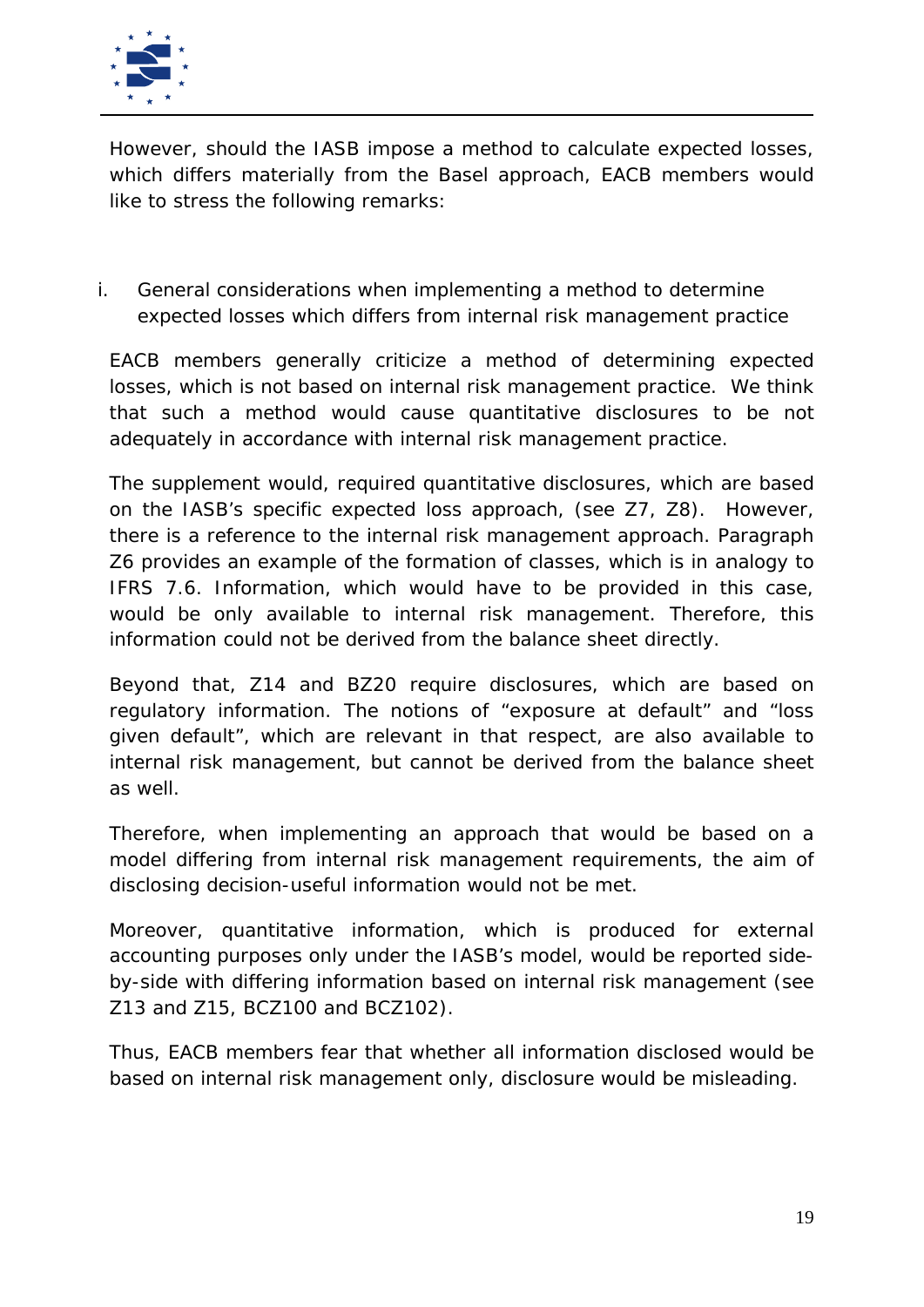

# ii. Back testing

Z12 of the supplement requires disclosures about back testing of credit risk for loans, which are categorised as measured at cost. Since internal risk management does not divide the loan portfolio according to external accounting categories, information would have to be provided for external reporting purposes only. Thus, this information would not be useful for internal risk management purposes.

Moreover, this criticism is equally true for the required disclosure about credit risk stress testing (see ED/2009/12.20, B26 and BC60). In this respect, we would like to recall that the staff of the IASB recommended to not implementing such disclosures (see Staff Paper, Meeting 14.02.2011, paragraph 20).

Therefore, EACB members think that an equal treatment should be considered for Z 12 as well.

iii. Relation to IFRS 7

EACB members recommend to harmonize the disclosures of the supplement and IFRS 7 which correspond.

Moreover, we think that the following disclosures of the supplement, which go beyond or differ from those of IFRS 7 should be carried forward to IFRS 7:

- Credit risk Management (Z13 and Z15, BCZ100 and BCZ102; equals IFRS 7.33b-c,. IG15)
- Rating methods (Z15; equals IFRS 733, IG24-25)
- Structure of the credit portfolio (Z14; equals IFRS 7.36c and IFRS 7.37b)
- Risk allowance table (Z7; equals IFRS 7.16)

#### iv. Placement of Disclosures

EACB members would welcome the possibility, set out in Z17, to make the disclosures required outside the notes. This notably equals IFRS 7.B6 and